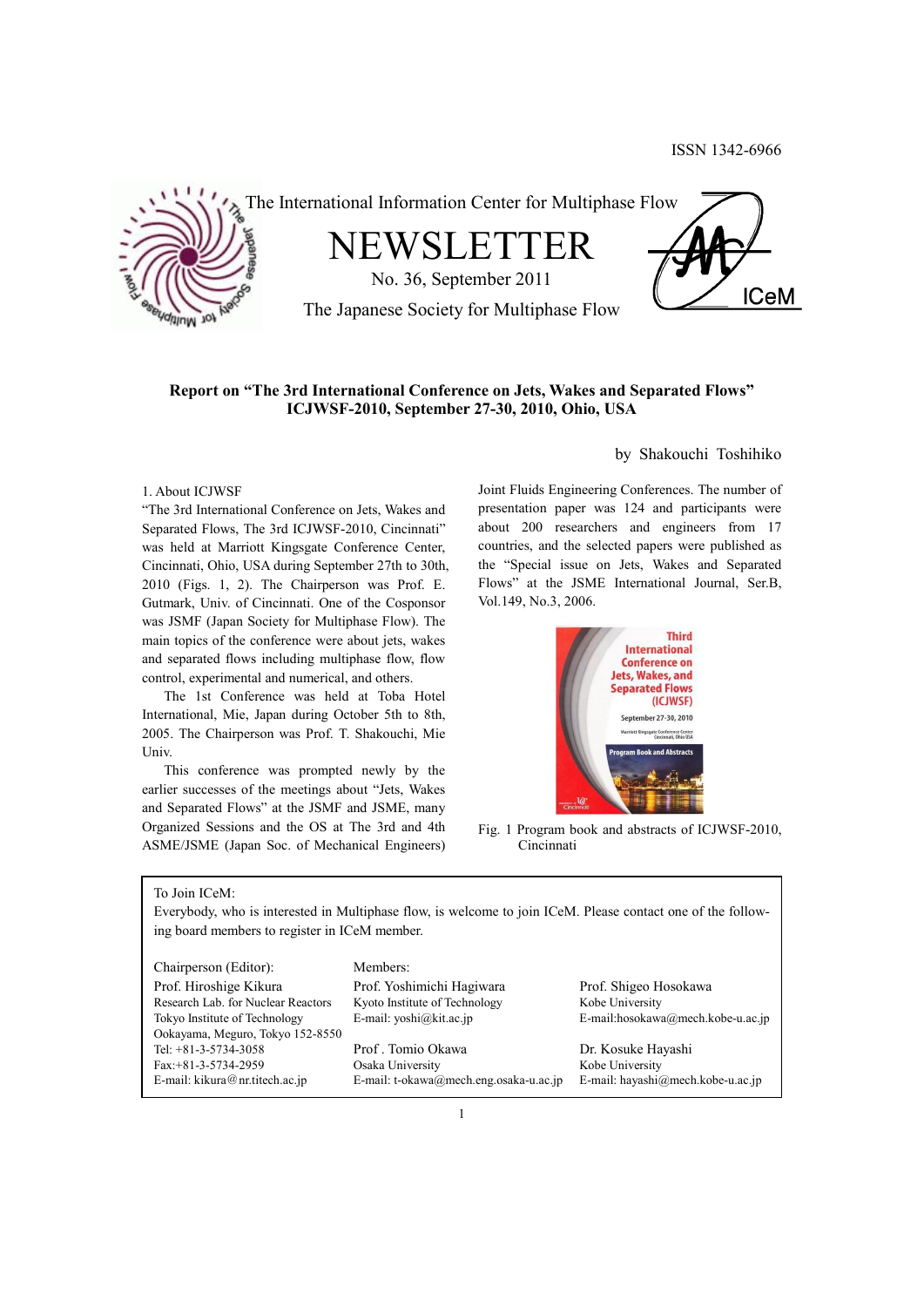

Fig. 2 State conference, Marriott Kingsgate conference center

 The 2nd Conference was held by the success of the 1st one at Technishe Universiaet Berlin, TU-Berlin, Germany, and the Chairperson was Prof. O.Paschereit, TU-Berlin. The number of paper was 116, and the selected papers were also published at the Journal of Fluid Science and Technology, JFST, JSME, Vol.4, No.2, 2009.

#### 2. The 3rd ICJWSF-2010, Cincinnati

 The 3rd Conference was held at September, 2010 in Cincinnati, USA, as mentioned above. Figures 1 and 2 are the cover of the program book and abstract of ICJWSF-2010 and the state of the conference, respectively.

 The Conference has 110 papers from 13 countries, and they presented at the 13 sessions of \*Free and Confined Jets, \*Passive and Active Flow Control,

\*Aerodynamic Bodies, \*Measurement Techniques, \*Applications, \*Jets and Plumes, \*Liquid Flows, \*Aeroacoustics and Noise, \*Flow over Solid Bodies, \*Pulsating Flows, \*Impinging Jets, \*Numerical Methods and Applications, and \*Coherent Structures.

 The typical papers related to multiphase flow are "Formation of air bubble by issuing air jet into boundary layer", "Cavitating jet and its application", "Flow characteristics of bubbly flow around a body", "Flow analysis of around bubble plume by 3D-PTV", "Jet flow in a nuclear power plant and high speed gas-liquid flow in jet pump and ejector", "Numerical analysis of bubbly flow" and others.

 The excursion was held as Ohio river cruise, Major league, Cincinnati Reads, tour and visit the National Museum of the US Air Force, Wright-Patterson, Ohio, and many colleagues joined and enjoyed.

 The selected papers are also going to be published as the "Special Issue on Jets, Wakes and Separated Flows" at the JFST, JSME in May, 2011.

 The next, "The 4th ICJWSF-2012" is going to have at Nagoya, Japan, Chairperson will be Prof. Y. Sakai, Nagoya Univ., in September, 2013.

We are waiting your joining with us.

Prof. Shakouchi Toshihiko Mie University, Japan

## **49th European Two-Phase Flow Group Meeting May 29 – June 2, 2011, Tel-Aviv, Israel**

## by Yehuda Taitel

The 49th European Two-Phase Flow Group Meeting was held in Tel-Aviv, May 29 – June 2, 2011. It was organized by Tel-Aviv University, School of Mechanical Engineering. The conference chairman was Prof. Yehuda Taitel, Co-chairman Prof. Lev Shemer. Scientific committee: Professors: Dvora Barnea, Neima Brauner and Amos Ullmann.

 The ETPFGM is unique and it has a very special character unlike most other professional meetings. It is a prestigious meeting for invitees only that are expert in their field. Most of the participants are from Europe but it may include some distinguished scientists usually from the U.S. and Japan. The purpose is to establish informal get-together of first rate scientists dealing in multiphase flow with application to energy and environment and to present up-to-date research activity. Emphasis is placed on discussion and exchange of ideas. It is acceptable, and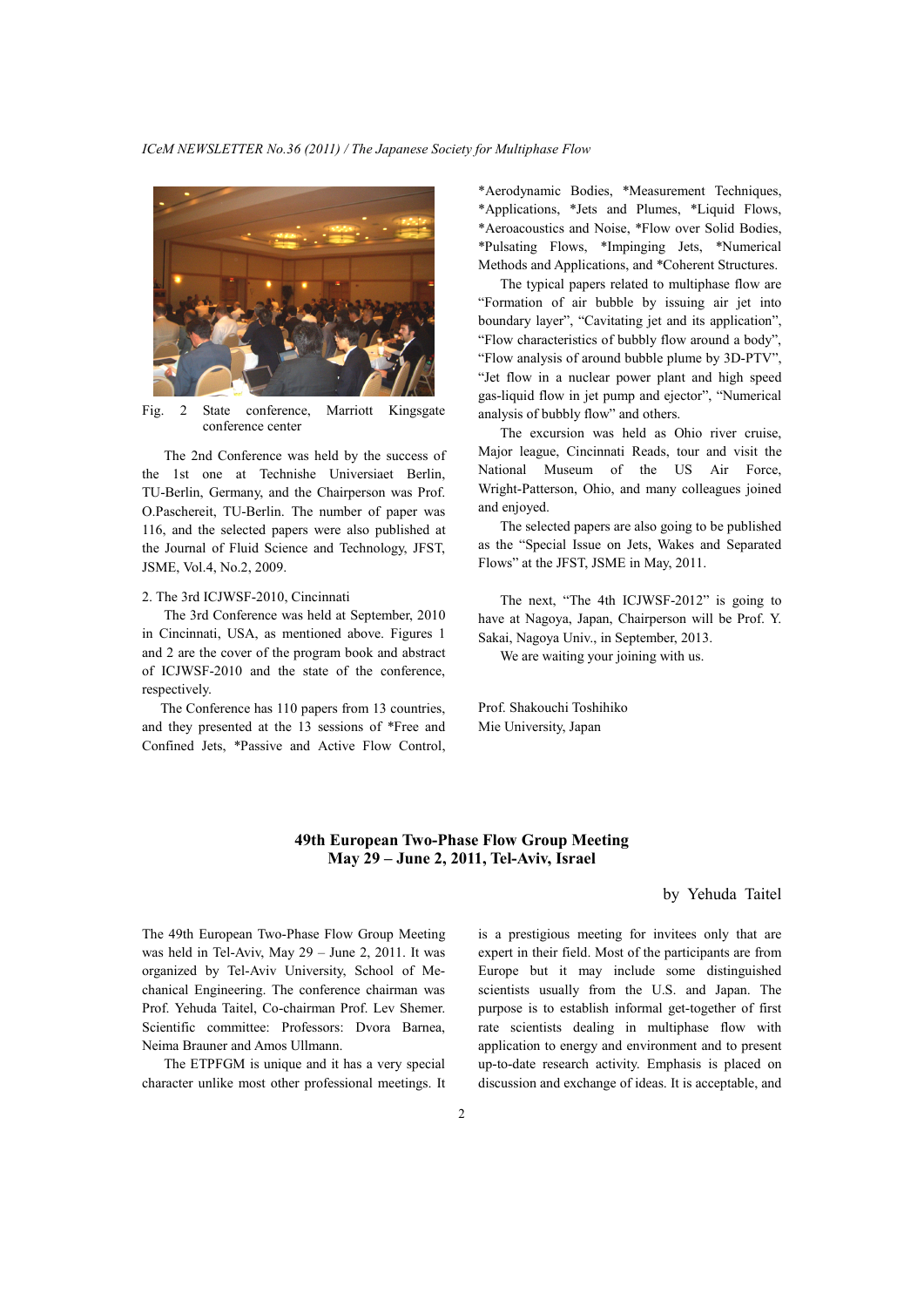in fact encouraged, to present incomplete work in order to enhance fruitful discussions.

 The meeting is a yearly event that has a long tradition. The first meeting was established on October 4th, 1963, at the Royal Institute of Technology in Stockholm. Since then it took place in alternating European cities. Last one was held in Brunel University, London. During 1975 it was held in the Technion, Israel Institute of Technology, directed by Prof. Gad Hetsroni.

 The 49th ETPFGM was held in Carlton Hotel, located along the Tel-Aviv Mediterranean shoreline. Business Time scanorama Ltd Company helped with the organization. About 50 scientists attended the meeting, 30 from Europe, USA, Japan and Venezuela and 20 from Israel. Since the conference was in Israel it was an opportunity for young Israeli scientists, usually not invited to these meetings, to be exposed to the colleagues from abroad.

 Financial support was provided mainly by Tel-Aviv University and by Ben-Gurion University of the Negev, Technion Israel Institute of Technology, Afeka Tel-Aviv academic college of engineering, Holon Institute of Technology and Ormat Systems LTD company.

 Out of 36 presentations 5 were Keynotes. Prof Golan Michael from NTU, Norway reviewed the problems and challenges in the oil industry, Prof. Akio Tomiyama from Kobe University, Japan talked on the effect of contamination on bubbles and drops motion, Prof. Avinoam Nir from the Technion, Israel,

lectured on drops dynamics, Prof. Joseph Katz from Johns Hopkins University, USA discussed breakage of droplets in a turbulent field and Yair Shokef from the Weizmann Institute, Israel spoke on models of disordered matters.

 Success of a meeting is associated not only with good presentations but also with social events. The location of the conference in a hotel that from every window the beautiful sea shoreline is visible had a considerable contribution to the pleasant special atmosphere. The meals were excellent and the coffee breaks took place without a break. We had a starting Cocktail, tour of old Jaffa the old restored part of Tel-Aviv (Neve Tzedek) which ended in a nice oriental restaurant at Tel-Aviv Port. Finally the Gala dinner took place on the hotel roof from which the spectacular landscape of Tel Aviv surrounding is visible.

 We feel that the conference was very successful. We may quote an E-mail from Prof. Iztok Zun:

Thank you very much indeed for the perfect organization of the ETPFGM'11. I am sure that Tel Aviv is going to remain in our memory as highly professional meeting nicely embedded into beautiful atmosphere of the location that you have chosen.

Prof. Yehuda Taitel Tel-Aviv University, Israel

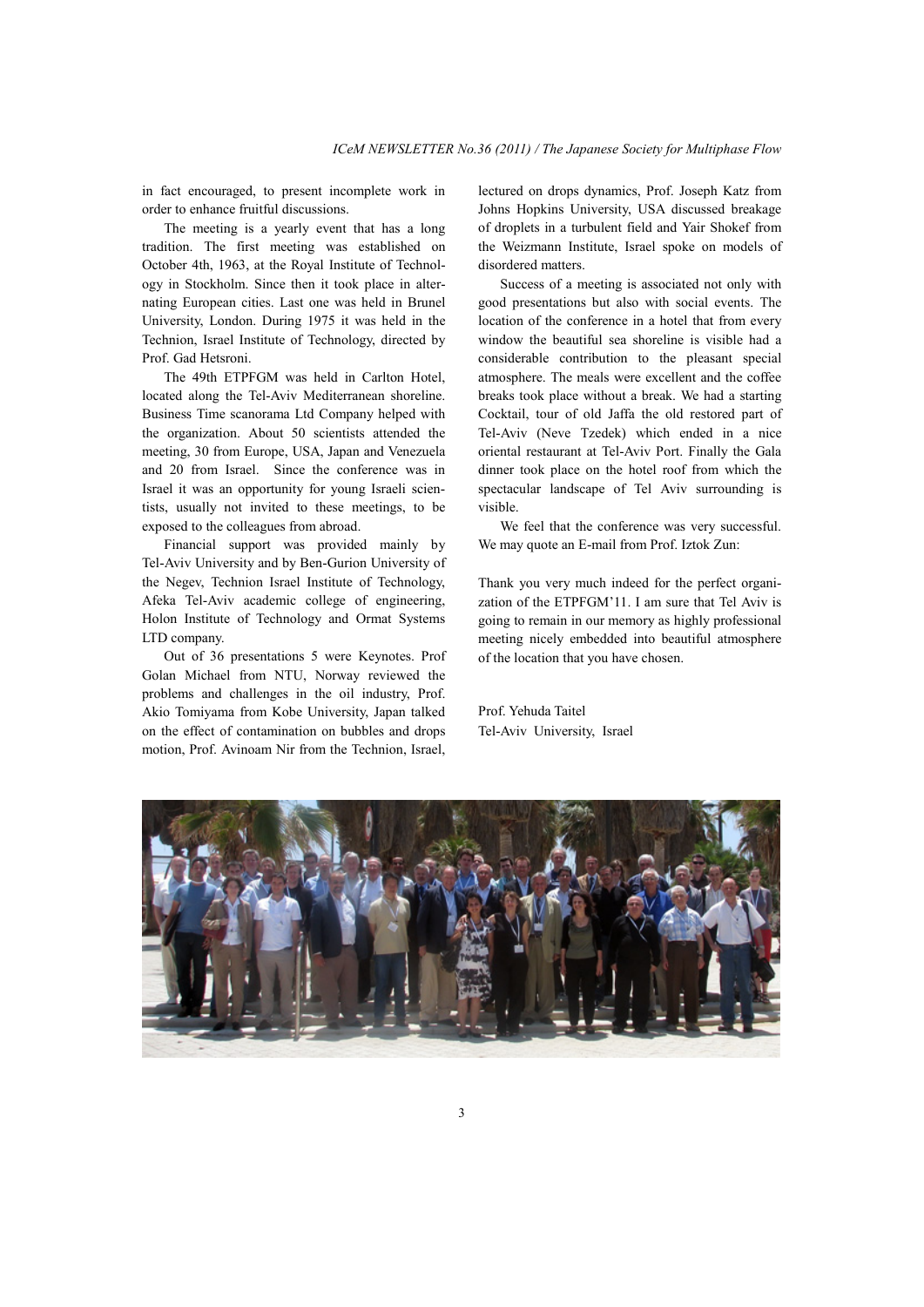## **Report on 12th International Symposium on Gas-Liquid Two-Phase Flows in AJK2011-FED July 24-29, 2011, Hamamatsu, Japan**

## by Michio Sadatomi

ASME-JSME-KSME Joint Fluids Engineering Conference 2011 was held in Hamamatsu, Japan, as the first conference coorganised by the respective Fluid Engineering Divisions of American Society of Mechanical Engineers, Japan Society of Mechanical Engineers, and Korean Society of Mechanical Engineers. The conference took place at ACT CITY Congress Center from July 24 to 29, 2011, sponsored by Hamanatsu City. In the conference, there were twenty six Symosia, six Forums and four Technical Flashs, and more than 600 reserachers and students attended from all over the world. The 12th International Symposium on Gas-Liquid Two-Phase Flows was one of the above Symosia.

 In the Symposium on Gas-Liquid Two-Phase Flows, Prof. Michio Sadatomi (Kumamoto University, Japan), Prof. Dimitris E. Nikitopoulos (Louisiana State University, USA), and Moo Hwan Kim (Pohang University of Science and Technology, Korea) were disignated as the lead organisers. These proffesors together with Prof. Yoichiro Matsumoto (The University of Tokyo, Japan), Prof. Michel Lance (Ecole Central de Lyon, France), Dr. Timothy J. O'Hern (Sandia National Laboratory, USA), Dr. Upendra Rohatgi (Brookhaven National Laboratory, USA), and Prof. Gihun Son (Sogang University, Korea) conducted several cooperative works as the organizers, such as review prosess and session programming, and so on.

 The Symposium included five oral sessions of (S10-1) Atomization and jet with droplets, (S10-2) Micro bubble, cavitation, nozzle flow, (S10-3) Bubble formation and behavior, (S10-4) Nano-, mico- and medium-sized channels, (S10-5) Modelling with and without heat transfer, and one poster session. These sessions were opened from Monday afternoon to Tuesday evening. The total number of accepted paper was 30, and the authors who present the paper were seventeen from Japan, three from Korea, three from China (inc. two from Taiwan), two from Norway, each one from USA, India, Canada, Brasil, and

Turkey. Unfortunately, however, the author from Brasil and Turkey could not attend. In addition, the scarcity of the paper from USA was surprisingly. In the next 2015 ASME-JSME-KSME Joint Fluids Engineering Conference, held in Korea, I hope more than five papers will be submitted from the researchers in USA, and more than ten papers from the researchers in other countries than Japan, Korea and USA.

 I am looking forward to seeing much more researchers in the next conference.



Cooperation by Mr. Y. Nomura as a presenter and by Prof. Abe as a session chair (Courtesy of University of Tsukuba)

Prof. Michio Sadatomi One of Lead organizers Kumamoto University, Kumamoto, Japan E-mail sadatomi@mech.kumamoto-u.ac.jp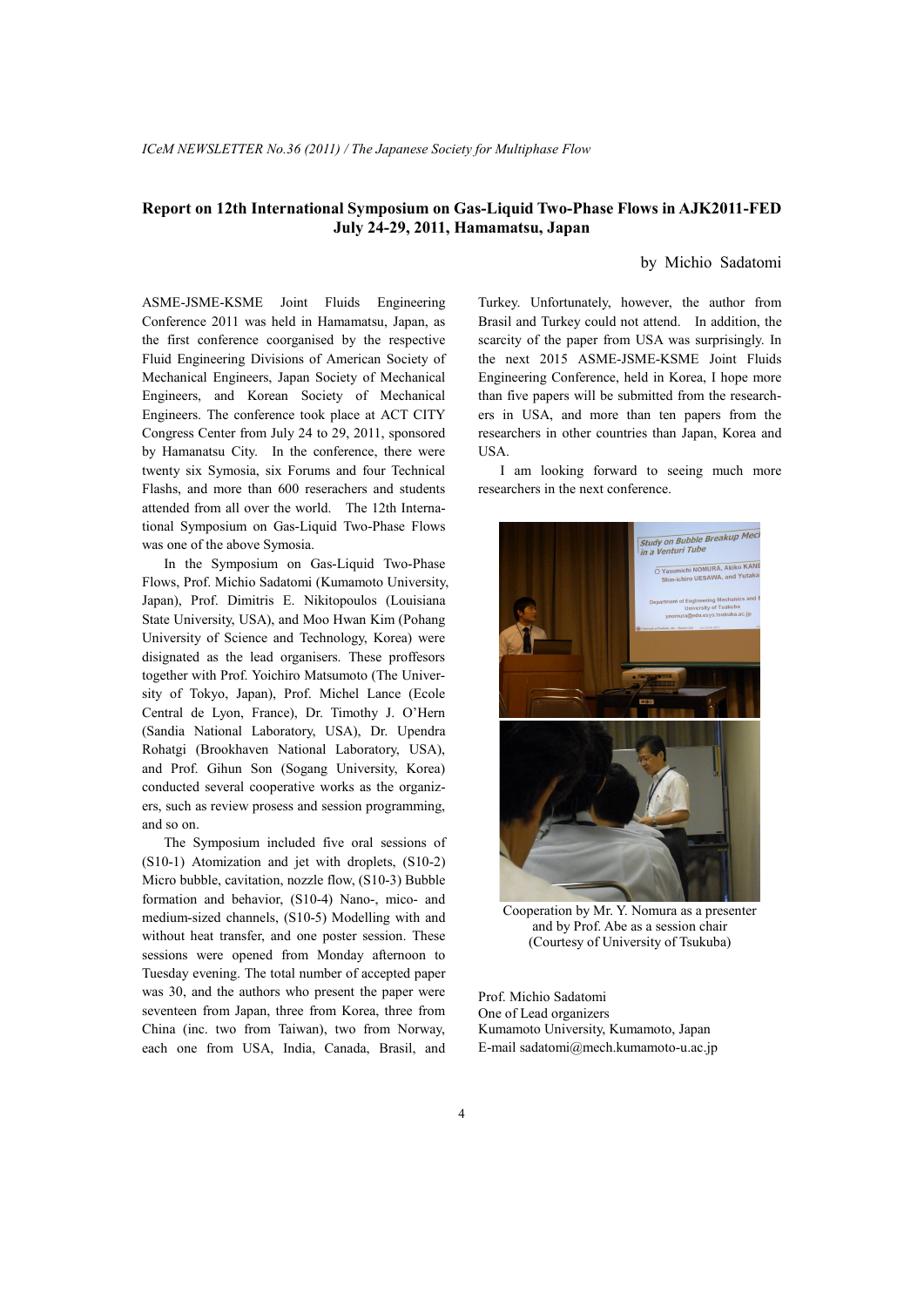## **Future Meetings**

Following list includes Conference Name, Place, Date and Contact.

#### **Thermodynamics 2011**

Athens, Greece, September 1 - 3, 2011 http://www.thermodynamics2011.org/

**24th European Conference on Liquid Atomization and Spray Systems (ILASS Europe 2011)**  Estoril Coast, Portugal, September 5 - 7, 2011 Conference Assistant Prof. Luís Almeida Moreira Instituto Superior Técnico Tel/Fax: +351 21 841 77 32/+351 21 849 61 56 E-mail: Ilass2011@dem.ist.utl.pt http://www.ilass2011.org/

## **15th International Symposium on Applied Electromagnetics and Mechanics (ISEM 2011)**

Naples, Italy, September 7 - 9, 2011 **Secretariat** M. Vetrano CREATE Consortium,

E-mail: isem2011@unina.it http://www.jsm.or.jp/ejam/information/4\_ISEM2011. html

**The 7th International Symposium on Measurement Techniques for Multiphase Flows**  Tianjin, China, September 17 - 19, 2011 Secretary of ISMTMF 2011 Prof. Feng Dong School of Automation Tianjin University Tel: +86-22-27892055 E-mail: ismtmf2011@tju.edu.cn http://www.ismtmf.com/ or http://www.ismtmf.org.cn/

**12th International Conference: Multiphase Flow in Industrial Plants**  Ischia (Napoli), Italy, September 21 - 23, 2011 Scientific Committee Secretariat

# **Executive Division of The Japanese Society for Multiphase Flow (2011)**

| President                                   | M. Sadatomi (Kumamoto University)         |
|---------------------------------------------|-------------------------------------------|
| Vice Presidents                             | H. Akimoto (JAEA)                         |
|                                             | A. Tomiyama (Kobe University)             |
|                                             | Y. Koizumi (Shinshu University)           |
| <b>Chair of Informatics Division</b>        |                                           |
|                                             | H. Kikura (Tokyo Institute of Technology) |
| Chair of Planning Division                  |                                           |
|                                             | Y. Saito (Kyoto University)               |
| Chair of International Intercourse Division |                                           |

T. Okawa (Osaka University)

Chair of General Affairs Division A. Kawahara (Kumamoto University)

Executive Office of JSMF: Gakujyutu Shuppan Insatu Co. 2-14-9 Kasugadenaka, Konohana-ku, Osaka, 554-0022, JAPAN Tel : +81-6-6466-1588 Fax : +81-6-6463-2522 E-mail : office@jsmf.gr.jp WWW homepage : http://www.jsmf.gr.jp/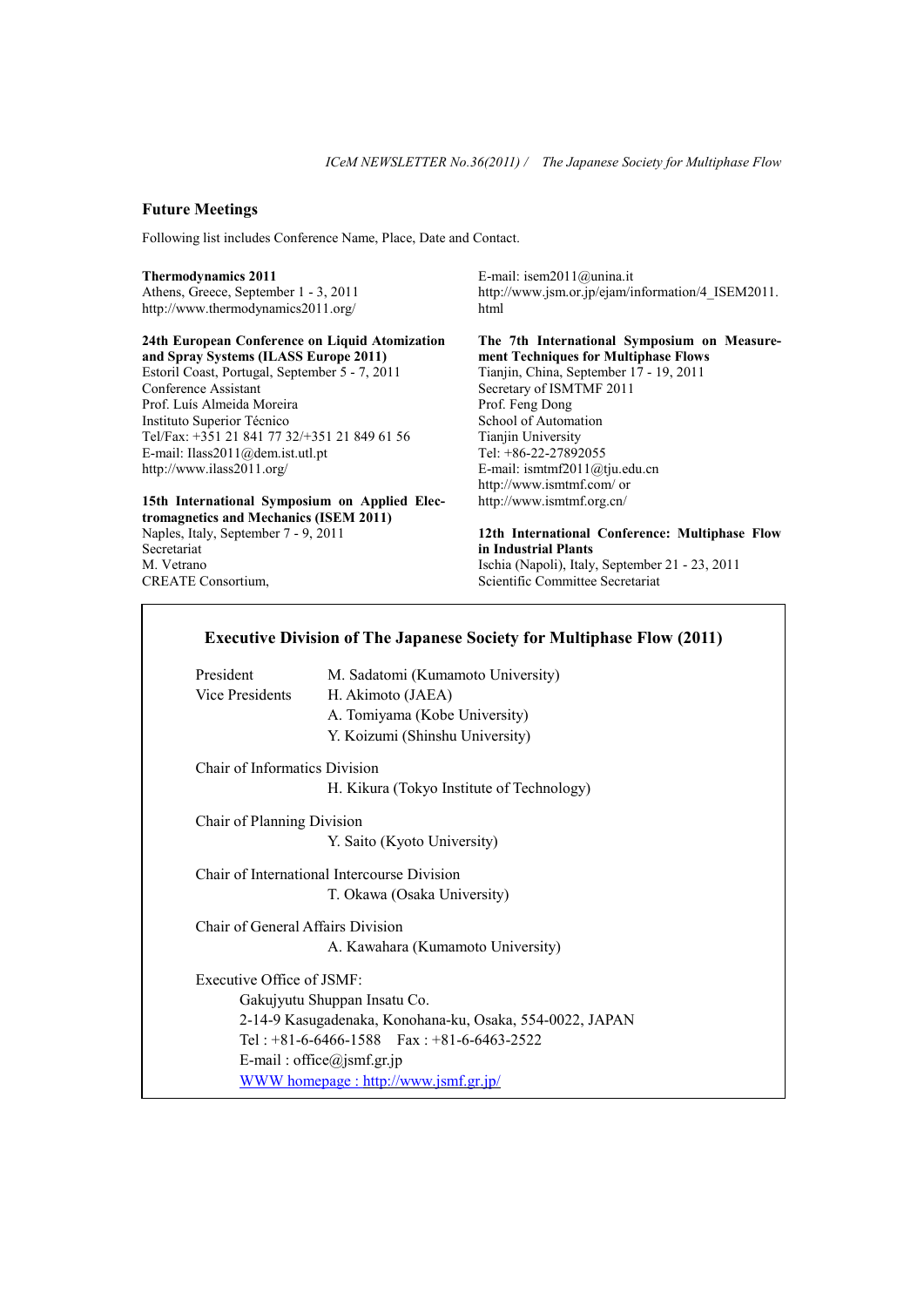Prof. Anna Pastore Dipartimento di Ingegneria Chimica Università degli Studi di Napoli Federico II Tel/Fax: +39 0817682258/+39 0815936936 E-mail: mfip2011@unina.it http://www.animp.it/mfip2011/index.aspx

#### **Asian Symposium on Computational Heat Transfer and Fluid Flow - 2011 (ASCHT2011)**

Kyoto, Japan, September 22 - 26, 2011 Secretary General : Prof. Yasuo Kawaguchi Tokyo University of Science (TUS) E-mail: sec@ascht2011.com http://www.ascht2011.com/

#### **14th International Topical Meeting on Nuclear Reactor Thermal Hydraulics (NURETH-14)**

Toronto, Ontario, Canada, September 25-29, 2011 Technical Program Chair: Jovica Riznic Canadian Nuclear Safety Commission Tel/Fax: (613) 943-0132/(613) 943-1292 Email: jovica.riznic@cnsc-ccsn.gc.ca http://cns-snc.ca/events/nureth-14/

## **4th Symposium on Hybrid RANS-LES Methods**

Beijing, China, September 28 – 30, 2011 http://www.hrlm-4th.org/4th-symposium-on-hybrid-r ans-les-methods/

## **Short Course on Boiling Heat Transfer and Boiling Equipment**

Darmstadt, Germany, October 17-21, 2011. http://termserv.casaccia.enea.it/boiling-course-2011/

#### **1st international symposium on Multiscale Multiphase Process Engineering (MMPE)**

Kanazawa, Japan, October 4-7, 2011. **Secretariats** Prof. Dr. Makoto Yoshimoto Yamaguchi University E-mail: yosimoto@yamaguchi-u.ac.jp Fax: +81-836-85-9201 Dr. Satoko Fujioka Keio University E-mail: fujioka@applc.keio.ac.jp Fax: +81-45-566-1575 http://www.mmpe.jp/

#### **15th Annual Conference on Liquid Atomization and Spray System (ILASS-Asia 2011)**  Kenting, Taiwan, October 20-21, 2011.

Prof. Ta-Hui Lin Chairman of ILASS-Asia 2011 Department of Mechanical Engineering, National Cheng Kung University Tel/Fax: 886 6 2757575(ext. 62167)/+886 6 2352973 E-mail: thlin@mail.ncku.edu.tw http://conf.ncku.edu.tw/ilass/conference.htm

#### **19th International Conference on Nuclear Engineering (ICONE19 Osaka)**

Osaka, Japan, October 24-25, 2011. Secretariat of the PESD of JSME Saori Kawasaki E-mal: kawasaki@jsme.or.jp Tel/Fax: +81-3-5360-3502/+81-3-5360-3508 http://www.icone19.org/index.html

## **The 8th JFPS international Symposium on Fluid Power**

Okinawa, Japan, October 25-28, 2011. Tel/Fax: 81-3-3346-8007/81-3-3346-8002 Email: jfps2011@jfps.or.jp http://www.jfps.jp/net/8thjfps/

## **2011ANS Winter Meeting and Nuclear Technology Expo**

Washington, DC, USA, October 30 - November 3, 2011 http://www.new.ans.org/meetings/c\_1

#### **64th Annual Meeting of the APS Division of Fluid Dynamics**

Baltimore, MD, November 20-22, 2011 http://www.aps.org/units/dfd/meetings/meeting.cfm?n  $ame=DFD11$ 

### **11th International Conference on Fluid Control, Measurements, and Visualization (FLUCOME 2011)**

Keelung, Taiwan, December 5 - 9, 2011 E-mail: flucome2011@gmail.com. http://flucome2011.ntou.edu.tw/

--------------- 2012 ---------------

### **The Eighth KSME-JSME Thermal and Fluids Engineering Conference (TFEC8)** Incheon, Korea, March 18-21, 2012

Professor Yong Tae Kang, Secretary General Department of Mechanical Engineering, Kyung Hee University E-mail: ytkang@khu.ac.kr Tel/Fax: +82-31-201-2990/+82-31-202-3682; Associate Professor Yutaka Tabe, Secretary General Graduate School of Engineering, Hokkaido University E-mail: tabe@eng.hokudai.ac.jp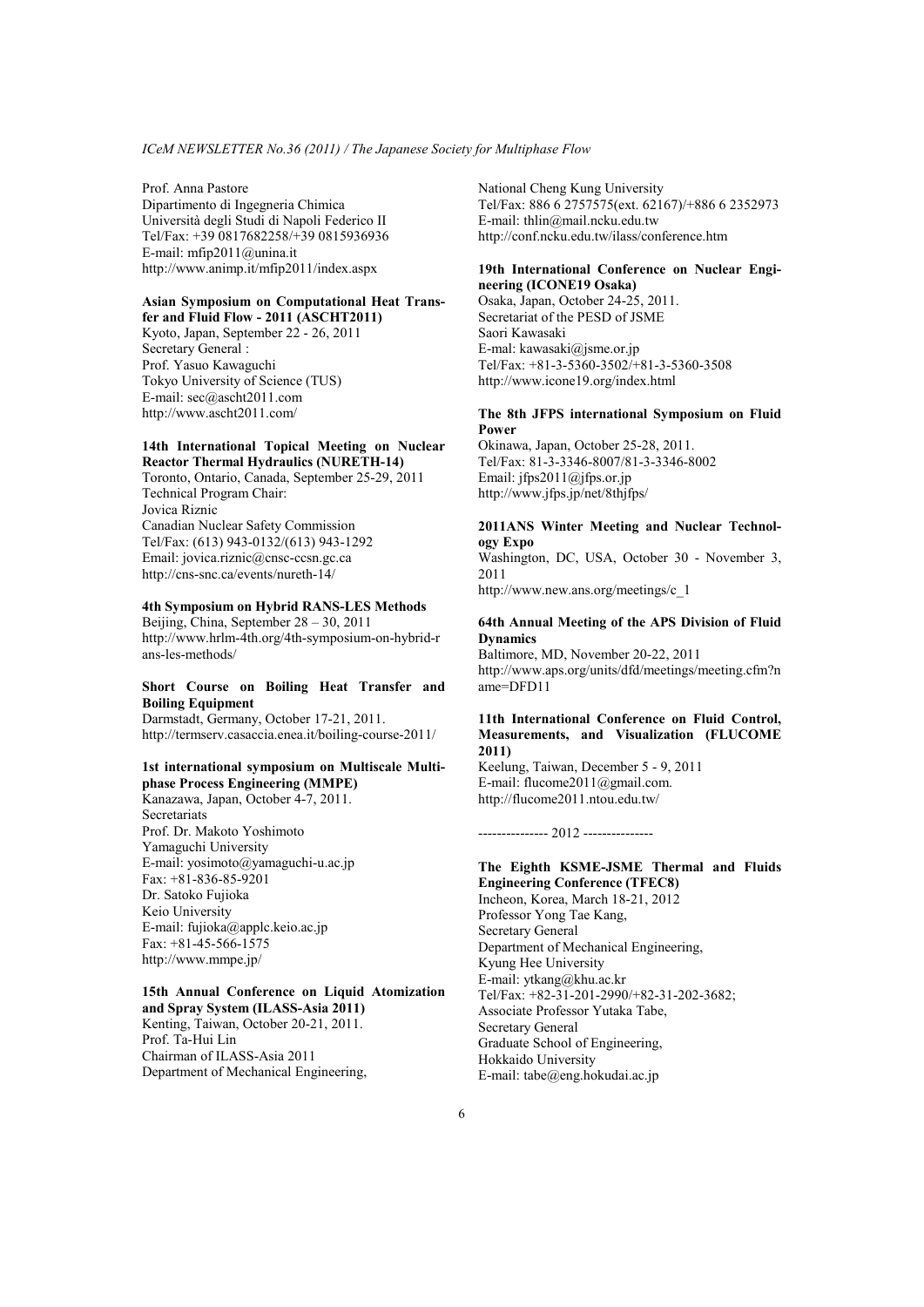Tel/Fax: +81-11-706-6381/+81-11-706-7889 http://www.tfec8.org/

#### **11th World Filtration Congress (WFC11)**

Graz, Austria, April 14-18, 2012 Prof. Wilhelm Höflinger Vienna University of Technology Prof. Gerd Mauschitz, Vienna University of Technology E-mail: info@wfc11.at http://www.wfc11.at

#### **24th Annual Conference of the Institute for Liquid Atomization and Spray Systems: North and South America (ILASS-Americas 2012)**

San Antonio, Texas, USA, May 20-23, 2012 http://www.ilass.org/2012/

## **8th ECI International Conference on Boiling and Condensation Heat Transfer**

Lausanne, Switzerland, June 3 - 7, 2012 Conference Director Prof. John R. Thome Laboratory of Heat and Mass Transfer (LTCM), École Polytechnique Fédérale de Lausanne (EPFL), CH-1015 Lausanne. Switzerland Tel/Fax: (+41 21) 693 59 81/82/(+41 21) 693 59 60 E-mail: john.thome@epfl.ch Conference Secretary Dr. Navid Borhani Laboratory of Heat and Mass Transfer (LTCM), École Polytechnique Fédérale de Lausanne (EPFL), CH-1015 Lausanne. Switzerland Tel/Fax: (+41 21) 693 35 03/(+41 21) 693 59 60 E-mail: navid.borhani@epfl.ch http://boiling2012.epfl.ch/

#### **US-Japan Seminar on Two-Phase Flow Dynamics**

Tokyo, Japan, June 7 - 12, 2012 Prof. Tomoji Takamasa Faculty of Marine Technology Tokyo University of Marine Science and Technology Tel/Fax: +81-3-5245-7406/+81-3-5245-7410 E-mail: takamasa@kaiyodai.ac.jp

## **2012 ANS Annual Meeting**

Chicago, USA, June 24 - 28, 2012 Program Chair: Ray Klann Argonne National Laboratory http://www.new.ans.org/meetings/c\_1

#### **16th International Symposium on Application of Laser Techniques to Fluid Dynamics** Lisbon, Portugal, July 9-12, 2012

Symposium Assistant, scientific program and exhibi-

tion Vânia Silvério E-mail: llaser@dem.ist.utl.pt Tel/Fax: +351 21 841 97 24/+351 21 849 61 56 http://ltces.dem.ist.utl.pt/lxlaser/lxlaser2012/

### **The Eighth International Conference on Modeling and Diagnostics for Advanced Engine Systems (COMODIA 2012)**

Fukuoka, Japan, July 23 - 26, 2012 http://www.jsme.or.jp/esd/comodia/comodia2012/

### **15th International Symposium on Flow Visualization (ISFV15)**

Minsk, Belarus, July 25 - 28, 2012 http://www.isfv15.com/

## **12th International Conference on Liquid Atomization and Spray Systems (ICLASS 2012)**

Heidelberg, Germany, September 2 - 6, 2012 E-mail: info@iclass2012.org http://iclass2012.org/

#### **6th European-Japanese Two-Phase Flow Group Meeting**

Kumamoto, Japan, September 23 - 28, 2012 Prof. Michio Sadatomi Dept. of Mechanical System Engineering Kumamoto University E-mail: sadatomi@mech.kumamoto-u.ac.jp

#### **2012 ANS Winter Meeting and Nuclear Technology Expo**

San Diego, CA, USA, November 11 - 15, 2012 http://www.new.ans.org/meetings/c\_1

--------------- 2013 ---------------

#### **International Conference on Multiphase Flow 2013 (ICMF2013)** Jeju, Korea, May 26-31, 2013

**2013 ANS Annual Meeting**  Atlanta, USA, June 16 - 20, 2013 http://www.new.ans.org/meetings/c\_1

## **8th World Conference on Experimental Heat Transfer, Fluid Mechanics and Thermodynamics (ExHFT8)**

Lisbon, Portugal, June 24-27, 2013

### **2013 ANS Winter Meeting and Nuclear Technology Expo**

Washington DC, USA, November 10 - 14, 2013 http://www.new.ans.org/meetings/c\_1